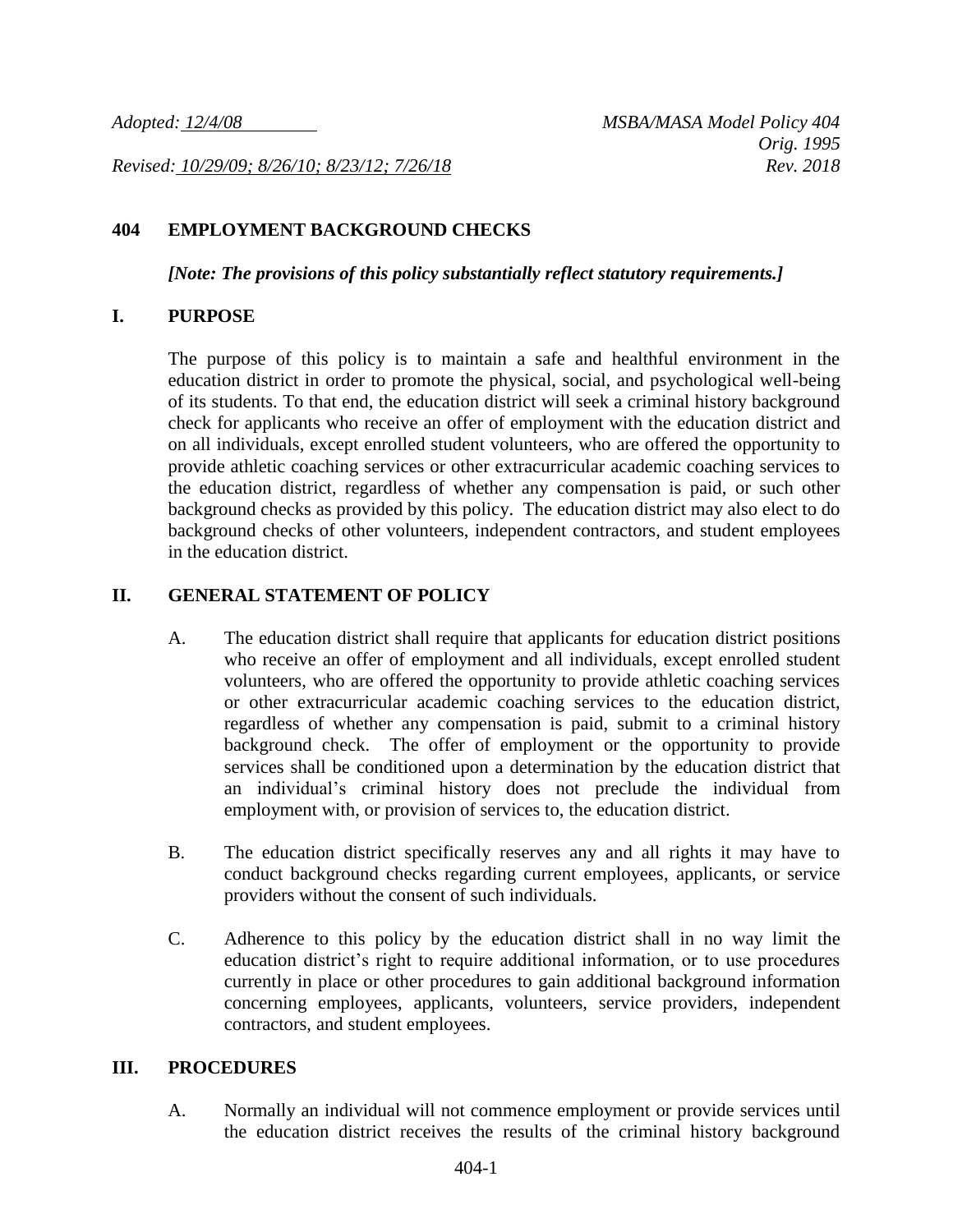check. The education district may conditionally hire an applicant or allow an individual to provide services pending completion of the background check but shall notify the individual that the individual's employment or opportunity to provide services may be terminated based on the result of the background check. Background checks will be performed by the Minnesota Bureau of Criminal Apprehension (BCA). The BCA shall conduct the background check by retrieving criminal history data as defined in Minn. Stat. § 13.87. The education district reserves the right to also have criminal history background checks conducted by other organizations or agencies.

B. In order for an individual to be eligible for employment or to provide athletic coaching services or other extracurricular academic coaching services to the education district, except for an enrolled student volunteer, the individual must sign a criminal history consent form, which provides permission for the education district to conduct a criminal history background check, and provide a money order or check payable to either the BCA or to the education district, at the election of the education district, in an amount equal to the actual cost to the BCA and the education district of conducting the criminal history background check. The cost of the criminal history background check is the responsibility of the individual, unless the education district decides to pay the costs for a volunteer, an independent contractor, or a student employee. If the individual fails to provide the education district with a signed Informed Consent Form and fee at the time the individual receives a job offer, or permission to provide services, the individual will be considered to have voluntarily withdrawn the application for employment or request to provide services.

## *[Note: If the education district elects to receive payment, it may, at its discretion, accept payment in the form of a negotiable instrument other than a money order or check and then pay the executive director of the BCA directly to conduct the background check.]*

- C. The education district, in its discretion, may elect not to request a criminal history background check on an individual who holds an initial entrance license issued by the Minnesota Professional Educator Licensing and Standards Board or the commissioner of education within the 12 months preceding an offer of employment or permission to provide services.
- D. The education district may use the results of a criminal background check conducted at the request of another education district hiring authority if:
	- 1. the results of the criminal background check are on file with the other education district hiring authority or otherwise accessible;
	- 2. the other education district hiring authority conducted a criminal background check within the previous 12 months;
	- 3. the individual executes a written consent form giving the education district access to the results of the check; and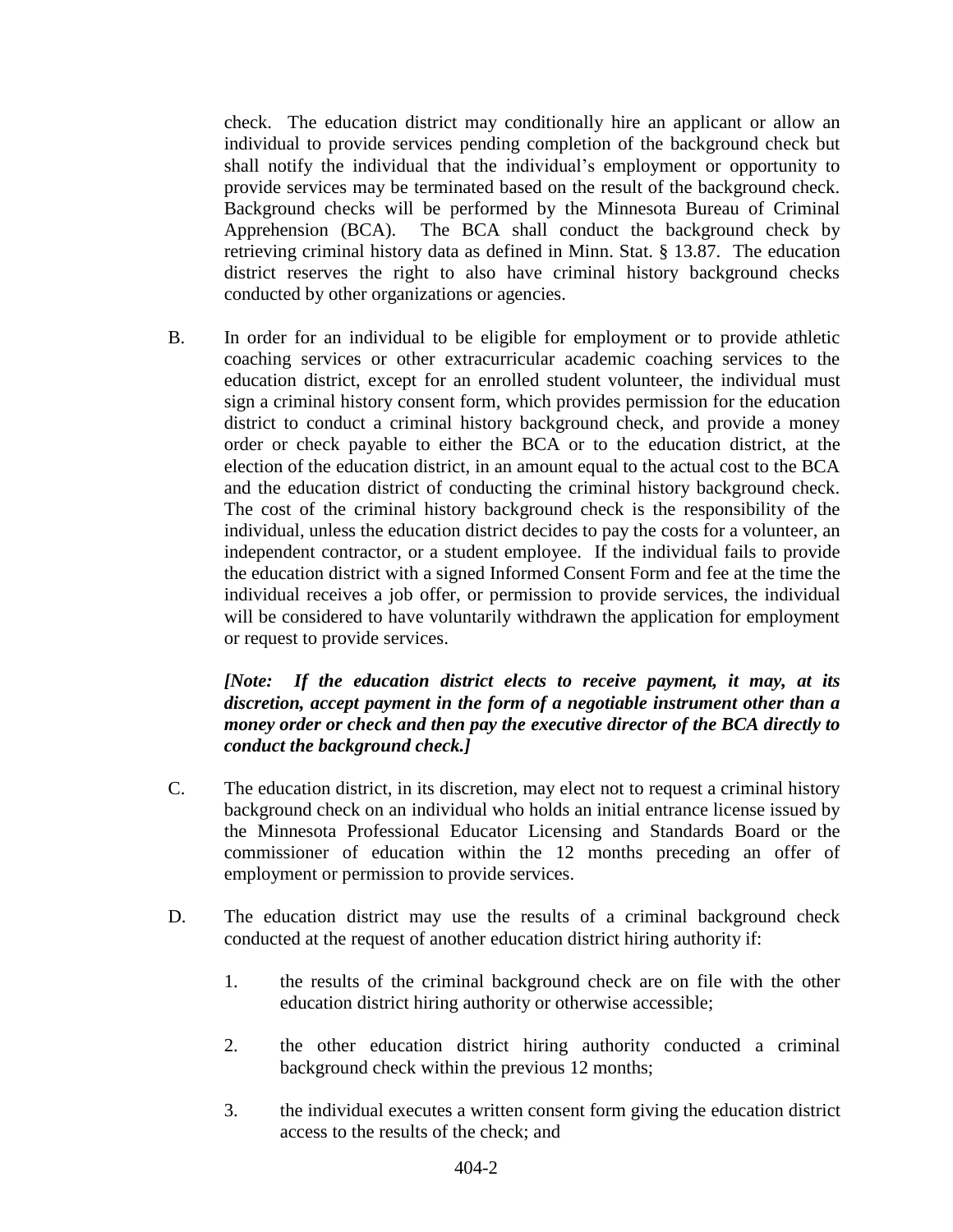- 4. there is no reason to believe that the individual has committed an act subsequent to the check that would disqualify the individual for employment or provision of services.
- E. For all nonstate residents who are offered employment with or the opportunity to provide athletic coaching services or other extracurricular academic coaching services to the education district, the education district shall request a criminal history background check on such individuals from the executive director of the BCA and from the government agency performing the same function in the resident state or, if no government entity performs the same function in the resident state, from the Federal Bureau of Investigation. The offer of employment or the opportunity to provide services shall be conditioned upon a determination by the education district that an individual's criminal history does not preclude the individual from employment with, or provision of services to, the education district. Such individuals must provide an executed criminal history consent form.
- F. When required, individuals must provide fingerprints to assist in a criminal history background check. If the fingerprints provided by the individual are unusable, the individual will be required to submit another set of prints.
- G. Copies of this policy shall be available in the education district's employment office and will be distributed to applicants for employment and individuals who are offered the opportunity to provide athletic coaching services or other extracurricular academic coaching services upon request. The need to submit to a criminal history background check may be included with the basic criteria for employment or provision of services in the position posting and position advertisements.
- H. The individual will be informed of the results of the criminal background check(s) to the extent required by law.
- I. If the criminal history background check precludes employment with, or provision of services to, the education district, the individual will be so advised.
- J. The education district may apply these procedures to other volunteers, independent contractors, or student employees.
- K. At the beginning of each school year or when a student enrolls, the education district will notify parents and guardians about this policy and identify those positions subject to a background check and the extent of the education district's discretion in requiring a background check. The education district may include this notice in its student handbook, an education policy guide, or other similar communication. A form notice for this purpose is included with this policy.